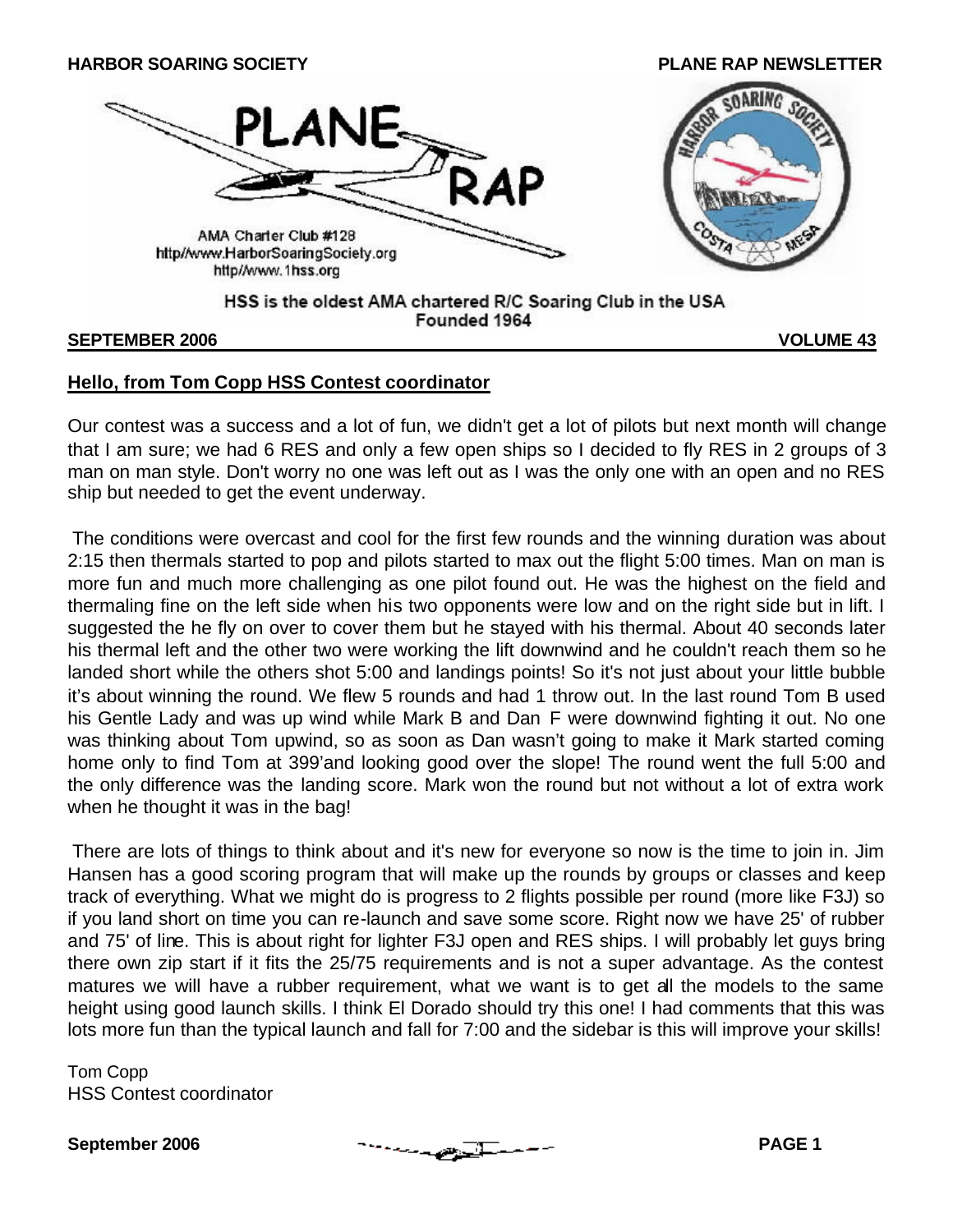## Harbor Soaring Society General Meeting Thursday, September 7<sup>th</sup> at 6:00 PM Location: Newport Sea Base 1931 West Coast Highway, Newport Beach, CA 92663 Facility Phone: 949-642-5031 Further Information: John Anderson, HSS General Director, 949-723-1556

### Directions:

Take anything to Coast Highway in Newport Beach. Go East on Coast Highway several blocks East of Newport Blvd. It is adjacent to the UC Irvine/Orange Coast College sailing facility. There is a parking lot in front of the building, and an additional public parking lot a short block up from the corner of Coast Highway and Tustin Avenue (City of Newport not City of Tustin). Some metered parking is also available on Coast Highway. Warning, do not park in business lots such as Ardels or Taco Bell. They have observers to prevent improper parking.

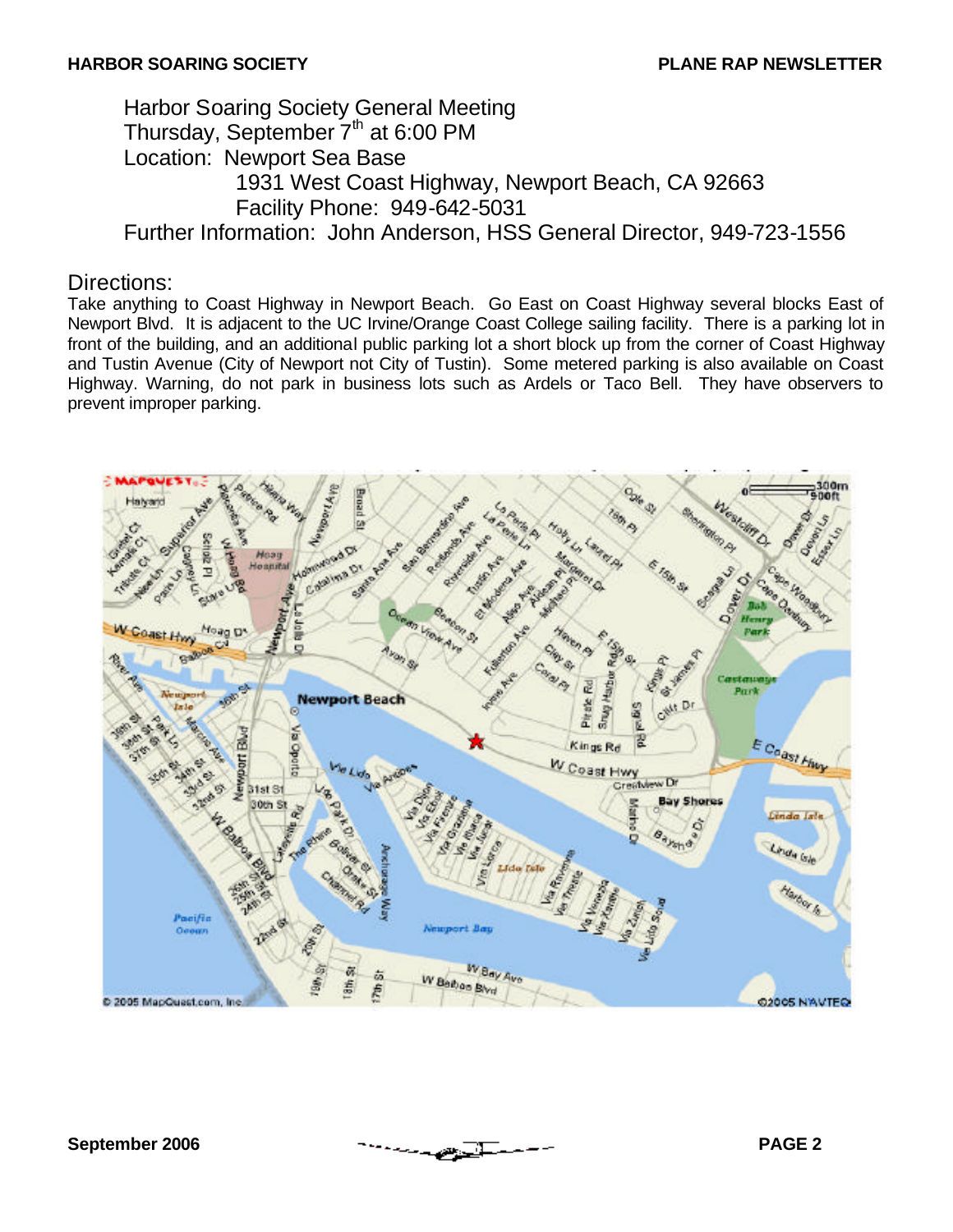### **General Meeting Minutes for Thursday August 3rd , 2006**

Costa Mesa matters. The HSS Board has continued to meet and work with the City to complete several items including the Use Agreement amendment, new City Ordinance and associated Field Rules. We anticipate that the final package will be reviewed by the Park and Recreation Commission in late September; will be adopted by the City Council in October and will become effective in shortly thereafter.

Prospective Air Show. John Anderson, General Director has been exploring with the City and Costa Mesa Historical Society, the idea of an "Air Show" sometime next year. We will be setting up a committee to carry this forward. You are welcome to participate in the planning!

We're going to be on TV. Tom Burgess, Vice President, has been working with the City video folks to create a Channel 24 feature on the HSS and our flying activities at Fairview Park. Stay tuned.

Field Safety. David Whittenington, Safety Officer led a discussion about safety in general and ideas for improvement related to our recent Scale Fun Fly. Ideas include moving the spectator area more to the north…for more separation from the takeoff area. Also noted was the need to find and display the HSS signs/banners.

Plane Rap Newsletter. Fred Hesse provided an e-mail "how-to prepare the newsletter". This was discussed and will be made available to our new Plane Rap Editor, Mark

Fred's memo also included a list of several missing Plane Rap archives. It was suggested that "we" contact some of the more "senior" members including Chuck Hollinger, Frank Chester, and Dick Panzer. We also discussed Walt's suggestion for a "master calendar" which covered HSS events as well as other major meets/events for reference.

A big B-17. Walt Cloer, President, presented his awesome 10' span, 47 pound, e-powered B-17; and provided a historic profile of the real "909" which survived 127 wartime missions. Walt also shared with us the details of his lengthy construction process and the participation of the plane in various recent local parades.

How high? Dennis Anderson presented his application of the new Wind Shadow LED-based recording altimeter and Jim Hanson, Treasurer, presented various types of airborne electronic altimeters. The Eagle Tree unit which provides a downlink for altitude, speed and other data is presently mounted in Jim's 6-foot Telemaster for testing, evaluation, and application…to help us improve our ability to estimate and monitor the 400' altitude maximum.

#### **Weather Site**

This web site was sent to me by one of our fellow Model flyers it has some good local weather info, and it is up to date. Check it out.

(http://www.met.utah.edu/cgi-bin/droman/meso\_base.cgi?stn=C1521&unit=0&time=LOCAL)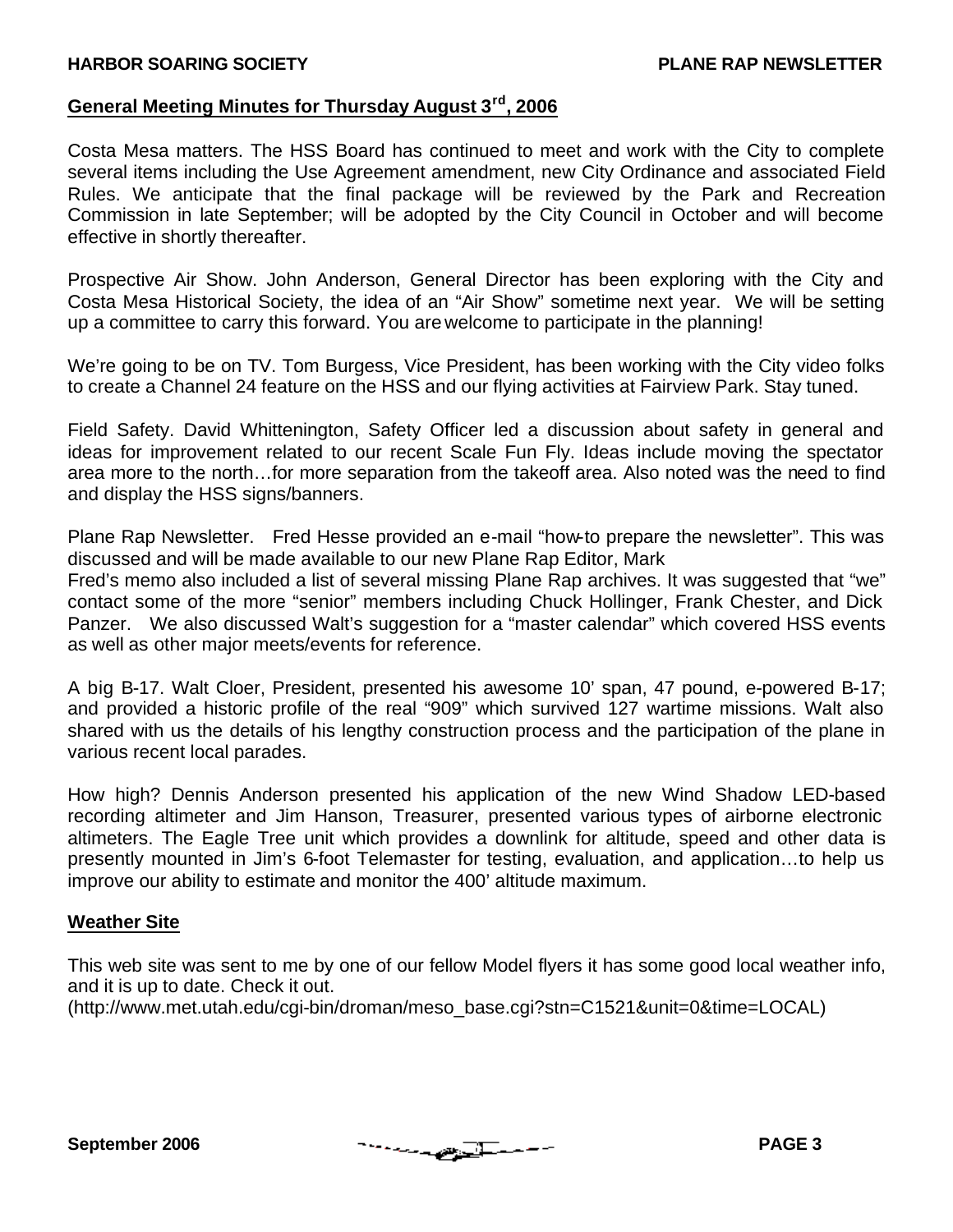#### **HSS Name Badges**

If your name is on this list I have a HSS NAME badge you ordered. If you want your name badge come out to the flying field or see me at the club meeting on the first Thursday of the month at the Sea Base. If you have paid for a name badge and your name is not on this list contact me at 949-294-8365. Sincerely Jim Hanson Treasurer.

#### **New Club T-Shirts**

We received a note from Dave Ng who is a member interested in getting an HSS T-Shirt. Sorry Dave, but we don't have pictures of the shirts. However, the description given below has been supplemented with more detail. Your great idea of displaying them on the web site and providing mail order service is being forwarded to our webmaster.

They are white (only) and have a ten inch diameter club logo on the back in full color (as shown on the masthead of this newsletter), and a small 5 inch sailplane in red with black "HSS" letters on the front. These high quality shirts are priced as follows: T-Shirt, no pocket, \$5; T-Shirt with pocket, \$7; Golf shirt with a polo collar and a front pocket, \$13. These are available to all members. Contact Karl Hawley (Phone 949-574-9379).

#### **Coming Events For 2006 (Updated with SC-2 schedule)**

| Sunday<br>Thursday<br>Committee | September 3<br>September 7 | Ninth HSS monthly club thermal duration competitions at Fairview Park.<br>HSS monthly meeting, 7:30 PM, at the Newport Sea Base, Steering |
|---------------------------------|----------------------------|-------------------------------------------------------------------------------------------------------------------------------------------|
|                                 |                            | at 7:00 PM. Address is 1931 West Coast Highway, Newport Beach.                                                                            |
| Sunday                          | September 24               | Sixth SC-2 Thermal Duration Competition hosted by Inland Soaring Society<br>(ISS). See web site for location.                             |
| Sunday                          | October 1                  | Tenth HSS monthly club thermal duration competitions at Fairview Park.                                                                    |
| Thursday<br>Committee           | October 5                  | HSS monthly meeting, 7:30 PM, at the Newport Sea Base, Steering                                                                           |
|                                 |                            | at 7:00 PM. Address is 1931 West Coast Highway, Newport Beach.                                                                            |
| Sunday                          | October 22                 | Seventh SC-2 Thermal Duration Competition hosted by Torrey Pines Gulls.<br>Held at TPG site in Poway.                                     |
| Thursday                        | November 2                 | HSS monthly meeting, 7:30 PM, at the Newport Sea Base.<br>Steering<br>Committee                                                           |
|                                 |                            | at 7:00 PM. Address is 1931 West Coast Highway, Newport Beach.                                                                            |
| Sunday                          | November 5                 | Eleventh HSS monthly club thermal duration competitions at Fairview Park.                                                                 |
| Sunday                          | December 3                 | Twelfth HSS monthly club thermal duration competitions at Fairview Park.                                                                  |
| Thursday                        | December 7                 | HSS monthly meeting, 7:30 PM, at the Newport Sea Base.<br>Steering<br>Committee                                                           |
|                                 |                            | at 7:00 PM. Address is 1931 West Coast Highway, Newport Beach.                                                                            |

#### **1hss.org Web Site**

The 1hss.org web site is no longer being maintained. It will be linked to HarborSoaringSociety.org.

**September 2006 PAGE 4**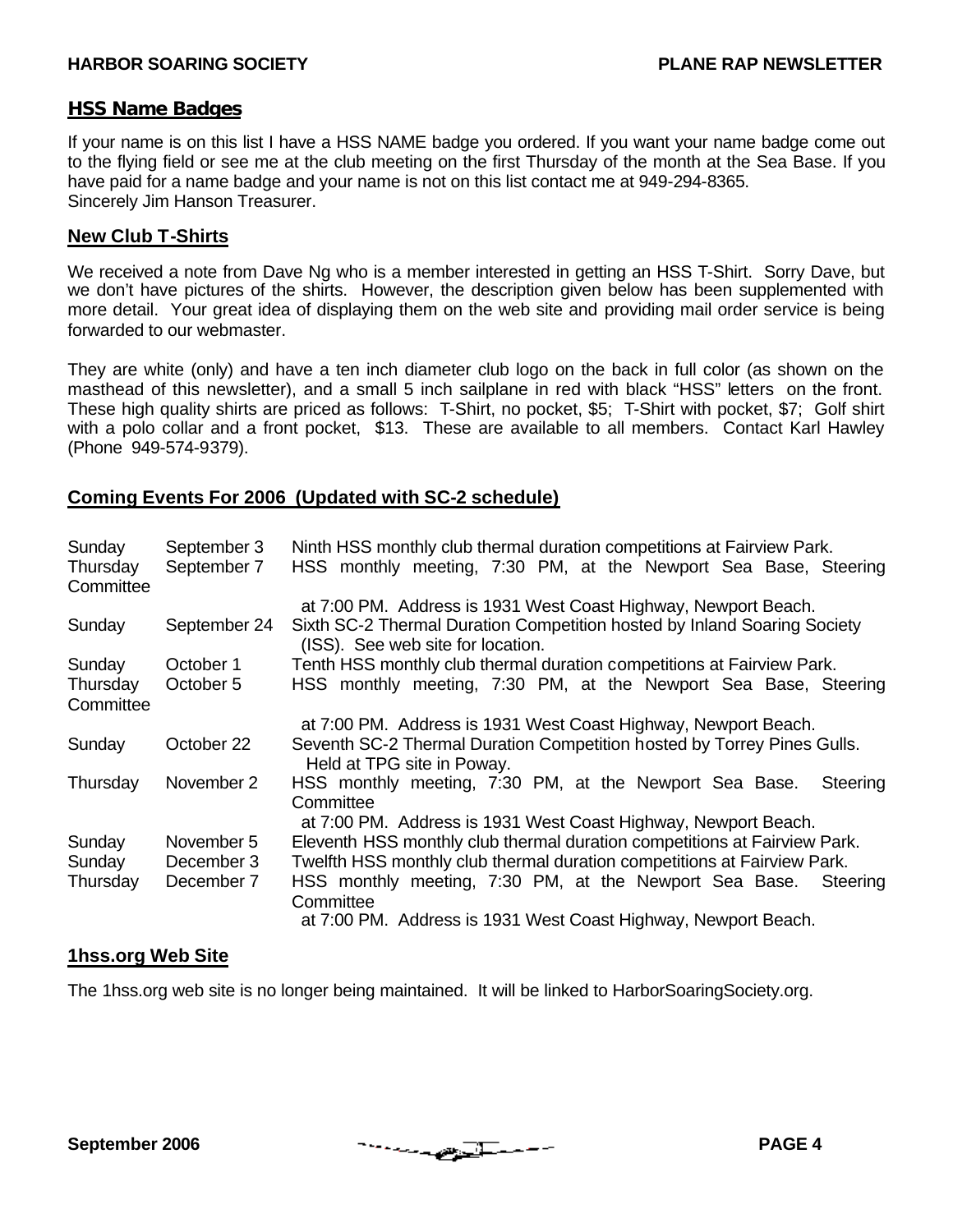#### **Visit From Costa Mesa TV**

Brad Long from Costa Mesa TV came by the Fairview Park on August 12, 2006 to video tape and interview pilots that were flying on Saturday morning. Brad spent 2 hours with us taping some great shots of the different types of planes that were flying. Brad got some shots of electric planes, one of which was a 3D, and interviewed a pilot and some spectators. He also interviewed Karl and Ross and a couple of glider pilots as they were getting ready to launch from the winch.

Chris McKee was launching his glider from a high-start, which provided some great shots and was interviewed as well. Brad even tried his hand at flying a foamy glider of which he did a great loop!

Brad's show is loosely formatted and similar to the Huell Howser

show "California Gold". It is designed to appear informal and spontaneous as he discovers anything that is of interest in the Costa Mesa area. The show is 30 minutes long and usually consists of 2 points of interest, devoting 15 minutes to each topic. Brad said that he thinks he got enough video from the flying site to make a 30 minute feature. The video will air on channel 24, "the Costa Mesa Channel", shown only in the Costa Mesa zip code, and will air at a future date. Brad has a web site

http://costamesa.granicus.com/ViewPublisher.php?view\_id=4#discovering on the Costa Mesa City web site, that contains past shows, and the video of the Harbor Soaring Society will be posted there when editing is completed.

Tom Burgess

#### **WE NEED VOLUNTEERS FOR THE BOARD!**

Club elections are coming up soon, and we need to inspire some people to get involved and participate in keeping the club going. As you know, 90% of the work is done by 2% of the club, and several are burned out to the point where they are loosing interest in doing anything at all.

The HSS Board of Directors is the only interface with the flying activities at the park and the City of Costa Mesa. Without the HSS BOD, the city would probably shut down all flying activity. It is in the interest of everyone who flies at the park to keep the HSS Club going and represent our hobby for us. We can not neglect the efforts that the past board members have put into the club and flying activities and contests. As members of the club and even non-member flying enthusiast, we must show our thanks by stepping up to the plate and volunteer to support the club by being a Board Member or by supporting them in other ways, i.e. running contests, grounds maintenance, instructors, news letter articles, even by attending the monthly meetings.

#### **CONVERTING RUBBER-POWERED PLANES**

Here are some ramblings about I have learned and want to share about converting rubber-powered planes to electric powered R/C. I don't pretend to be an expert in motors, batteries, electronics, or even model aerodynamics. I am learning things daily from those who have more technical expertise. This information is meant for those who have some actual electric R/C experience and who want to convert stick and tissue models such as Guillows, Sterling, Comet, and others to electric R/C.

#### **Important Generalities**

1. Wishful thinking won't make it fly. If you read and heed the following, your chances of successfully building and flying a converted rubber kit should be quite good. For most of us, the challenge of redesigning and adapting a model intended primarily for display, and finally getting the thing to fly reasonably well can be a challenging and hopefully a satisfying experience. It is not very rewarding to spend a month or more of

$$
\mathcal{L}^{\mathcal{L}}(\mathcal{L}^{\mathcal{L}}(\mathcal{L}^{\mathcal{L}}))=\mathcal{L}^{\mathcal{L}}(\mathcal{L}^{\mathcal{L}}(\mathcal{L}^{\mathcal{L}}))=\mathcal{L}^{\mathcal{L}}(\mathcal{L}^{\mathcal{L}}(\mathcal{L}^{\mathcal{L}}))
$$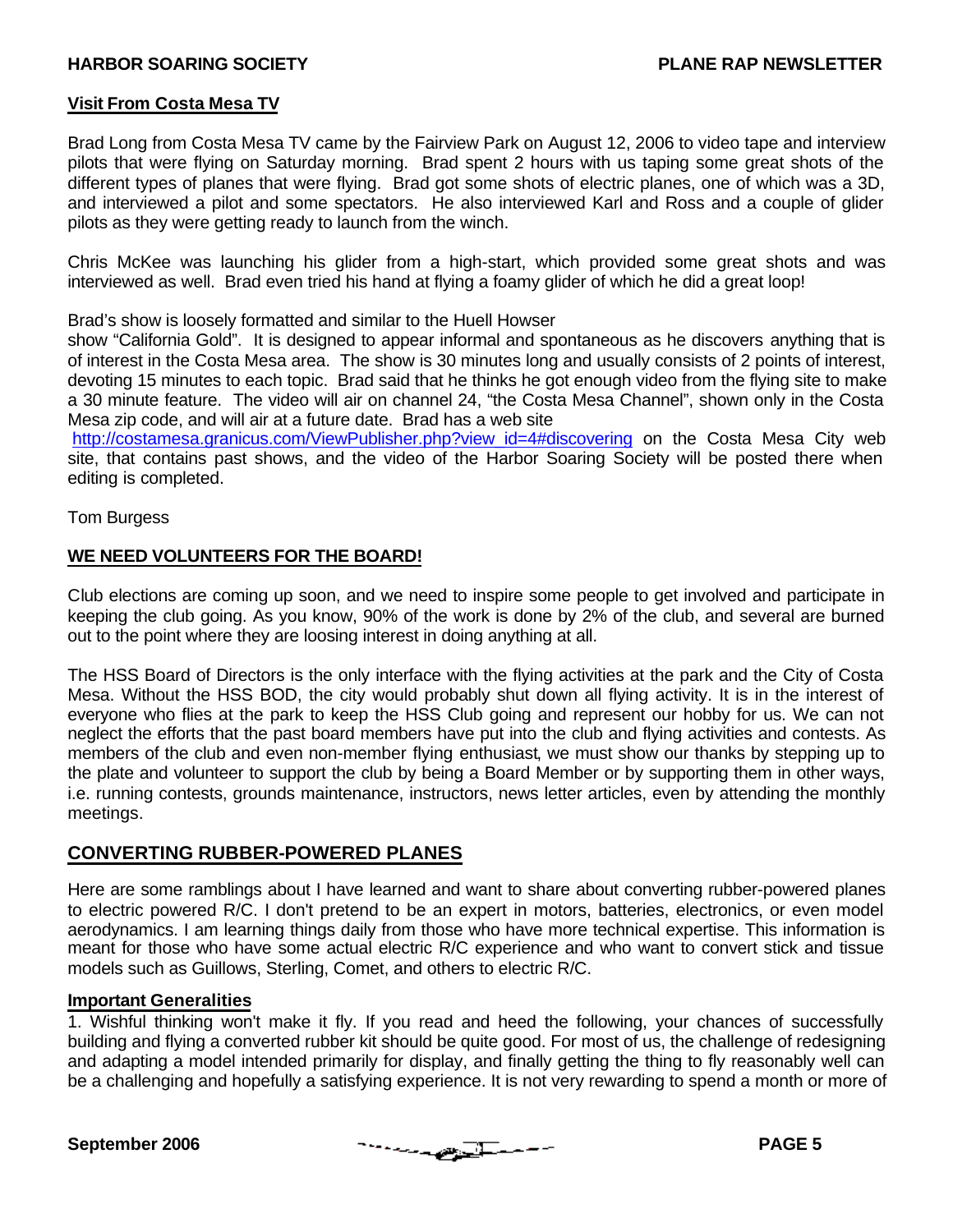obsessive planning, redesigning, adapting, building, covering, finishing, and fiddling only to splatter the thing after a nervous hand launch with no actual flight achieved. Seeing your re-creation make it into the air, smooth out after trimming the settings, and then land safely can really put you on cloud nine.

2. Conversion of any kit designed for rubber power to electric R/C is not a casual beginner's project; it is a real challenge. While a rubber kit may be relatively inexpensive, the amount of head-scratching and building effort to make the thing strong enough to withstand landings, without adding any unnecessary weight, can be a lot more than a model designed for electric flight.

3. The process of selecting the proper motor and gear drive or direct drive system, battery pack, and propeller for a particular model design with a given wing area, size, and weight is beyond the scope of this article. My advice is to get advice on what has worked for the same or similar designs from sources such as the E-Zone, local experts, and experience hobby supply personnel. You should always go for a motor, gear drive, prop, and battery pack combination that has more than adequate power for the wing area and total flying weight of your plane. Often, the best choice of number of cells, propeller, motor, and gear ratio makes the difference between a powered glide to the ground and a nice slow climb to altitude. Caution: A motor/gear drive/battery pack that is too heavy for your plane will make it a "bomb" looking for a place to explode. You also need to plan ahead. For example, since a gear drive that needs to use a large propeller, the plane may need longer landing gear legs/larger wheels.

4. It is difficult to build a really small-scale model light enough to fly well or at all with common "micro-sized" R/C gear, electric power systems, battery packs, and covering materials. A 24" wingspan model needs very light yet powerful motor, gear drive, battery, sub-micro R/C hardware, and expert building and covering techniques to be able to fly as well as a 48" wingspan model that is even more heavily wing loaded.

5. Work your way down in model size starting with a 48" to 54" wingspan high wing stick and tissue design if possible. Tackle that 24" wingspan Guillows fighter after you have experience.

6. Most of the rubber scale kits were designed primarily for display. The airfoils are not optimized for lift, but more for scale appearance. (For example, Guillows and Sterling kits with scale type airfoils may not have much lifting capacity despite seemingly adequate wing area. Smaller models tend to fly fast or not at all. Notice that most of the foamy park flyers have under-cambered wings. This allows them to fly slower on less power than scale airfoils.

7. You must keep overall weight to a minimum and plan for proper balance without ballast while beefing up landing gear, motor mounting, wing structure, and the mounting of servos and other essentials. One extra ounce can prevent flight or make a plane fly poorly.

8. If you plan to fly with rudder, elevator, and speed control (no ailerons), the plane will need a fair amount of dihedral, and if the plane is a low winger, it will need even more. (Better to pick a high wing design for early attempts.) Ailerons are not always necessary, and the extra structure can add weight to small models.

9. Most rubber kits are "tail-draggers". You'll need rudder control to keep it straight during rise off ground (ROG) take-offs. ROGs off smooth surfaces are safer for smaller rubber scale plane conversions than hand launches for first test flights. Drive further if necessary to get to a smooth field for its first flights.

10. Adding ailerons to a rudder and elevator plane adds weight, complexity, and current draw. Your electronic speed control must be rated to handle three servos and seven to nine cells if you want full house controls. You may need a power system with more thrust for a plane with "full-house" controls.

11. A small model that can fly well at a total of 12 ounces may be near impossible to fly at 13 ounces. A larger model that can fly well at 28 ounces can usually handle another two ounces and still fly well. This tolerance of weight can be important if you need to add a cell or two to get enough amperage or want longer flight duration.

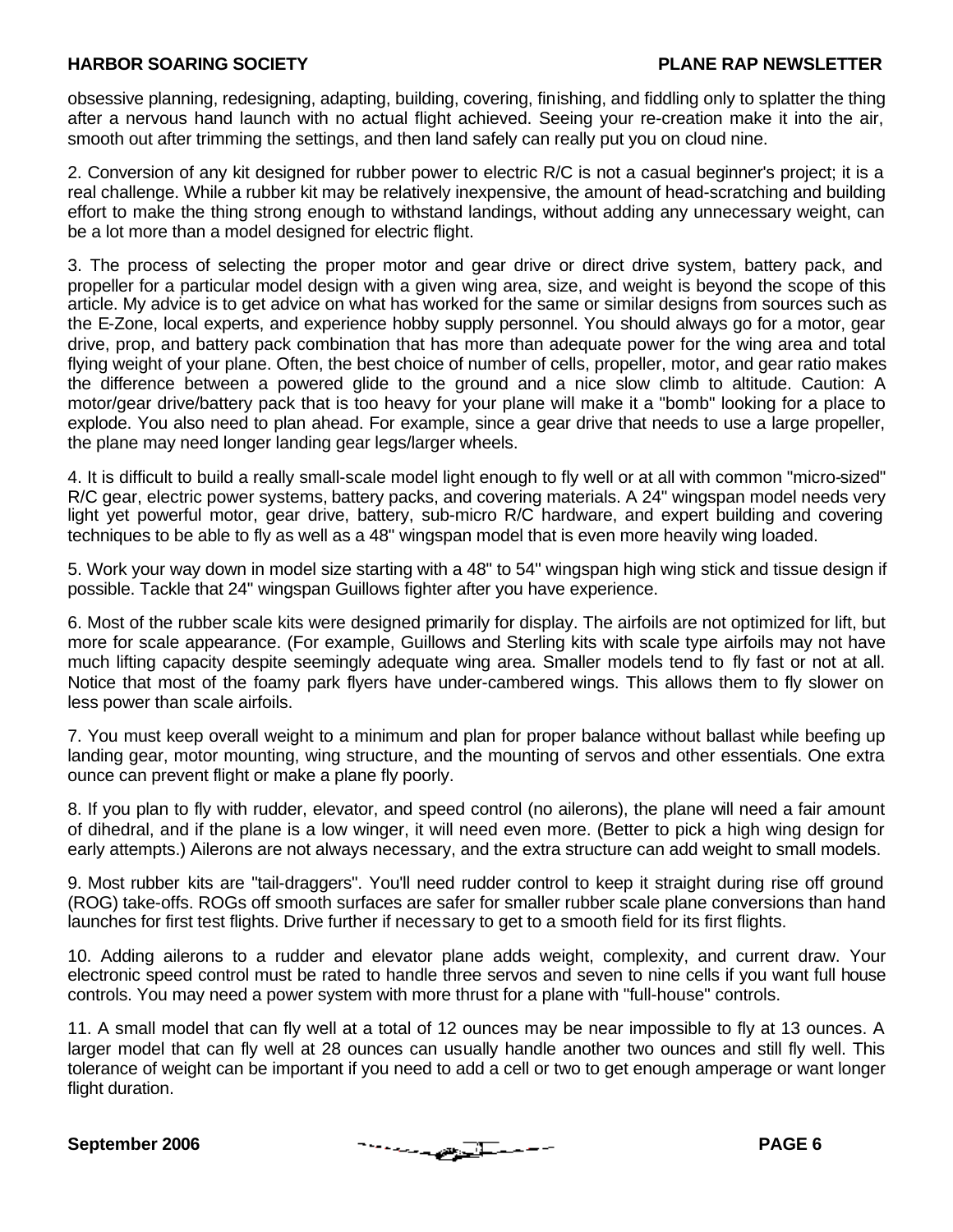12. A model that is at the upper limit of its own peculiar weight carrying ability will fly faster (less realistically), tend to snap roll and crash, will land harder, and probably not stay in flyable condition nearly as long as one that is considerably lighter.

#### **More Specific Information**

#### **Wing**

1. Wing Spars: Some of the rubber kit wing designs may not have actual wing spars, but may have only 1/16" sticks across the ribs to stiffen them. You will need to strengthen such wings by adding a hard balsa or basswood spar at the thickest part of the airfoil on the bottom of the wing. You can taper the spar toward the wing tips to save weight. You can add 1/32 balsa sheet from the wing leading edge to some point on the top of the wing to add strength and stiffen wing. Be careful, as this adds weight. Single piece wings need to be stiffer/stronger than two-piece wings. You may also need to add shims under the outer 1/3 of trailing edge so that you build in a little tip washout before the glue dries. Washout helps prevent tip stalls.

2. Dihedral: If you are building a single piece wing, you'll need to add 1/16 ply dihedral braces to the leading edge, wing spars and maybe to the trailing edge. You will need to build in considerable dihedral for good turning with rudder and elevator only. With ailerons, you will need only enough dihedral to help hands-off stability. High wingers without dihedral act is if they have a little dihedral, and low wingers need considerable dihedral to turn using rudder and elevator only. They also need it for lateral stability. You need to plan on how to mount your aileron servo, if any, and how you will build the hinge and operate the ailerons. (flex-cable, torque rods, etc) You will need to make provisions for a detachable servo lead extension to the receiver.

3. Wing Mounting: You'll also need to decide on how to mount the wing(s) (pegs and rubber bands, nylon bolts, dowel peg in wing to engage hole in fuselage former, etc) Simply gluing the wing(s) and struts permanently can save weight, but the wings and fuselage structure may not survive test flights. Biplane wing mounting can be designed so that the two wings are mounted together with struts, bracing "wires", and removable rearward for access to innards, etc. This can require some careful head scratching. Two-piece wings need to have hooks in the ends of protruding spars, etc, and be held to fuselage sides with rubber bands or some such arrangement. Single piece wings can be mounted with pegs and rubber bands, usually with provisions for the top of the windshield.

4. Wing Struts: You will need to plan on some method of wing strut attachment before covering. I cut down nylon control horns and screw them to 1/16 ply platforms mounted between two ribs and attach metal clevises on the end of the struts to them. The other end of strut has a clevis that attaches to a control horn built into the fuselage. With this setup, you can adjust dihedral and lift or raise trailing edges of the wings to align them to each other or add washout.

5. Covering: Wings for small models should be covered with Litespan, Coverlite, or So-Lite. I don't recommend Silkspan for wings because it punctures easily, requires doping, and adds little strength. Lighter Mylar coverings can be used on larger models that can tolerate the additional weight. Covering with Litespan, etc requires practice. I recommend you practice on mock-up structures and spar balsa sheet until you understand the application of Balsarite or Balsloc, iron temperatures, application to various shapes, shrinking properties, etc. Litespan and Coverlite are sheer polyester coverings that have a directional weave. They must be applied so the grain goes across the wingspan, not the chord. Apply Litespan to the bottom of the wing first, then the top, and then overlap it after applying adhesive to the area to be overlapped. An iron will not shrink these coverings very much. Too much heat can melt the material. Heat shrinking can warp the wing, so shrink bottom first then the top. Just don't overdo it. You may need to reheat and twist wing to remove twists or to restore desirable tip washout. (The front of the wing tip twists slightly downward to avoid tip stalls.)

**September 2006 PAGE 7** 5. Decals: If needed, decals such as wing numerals can be made from "trim-film" after making patterns using a word processor. They can also be ordered from advertisers in model magazines. Additionally, inkjet decal materials are advertised in model magazines. Apply over a mixture of water and detergent, blot, and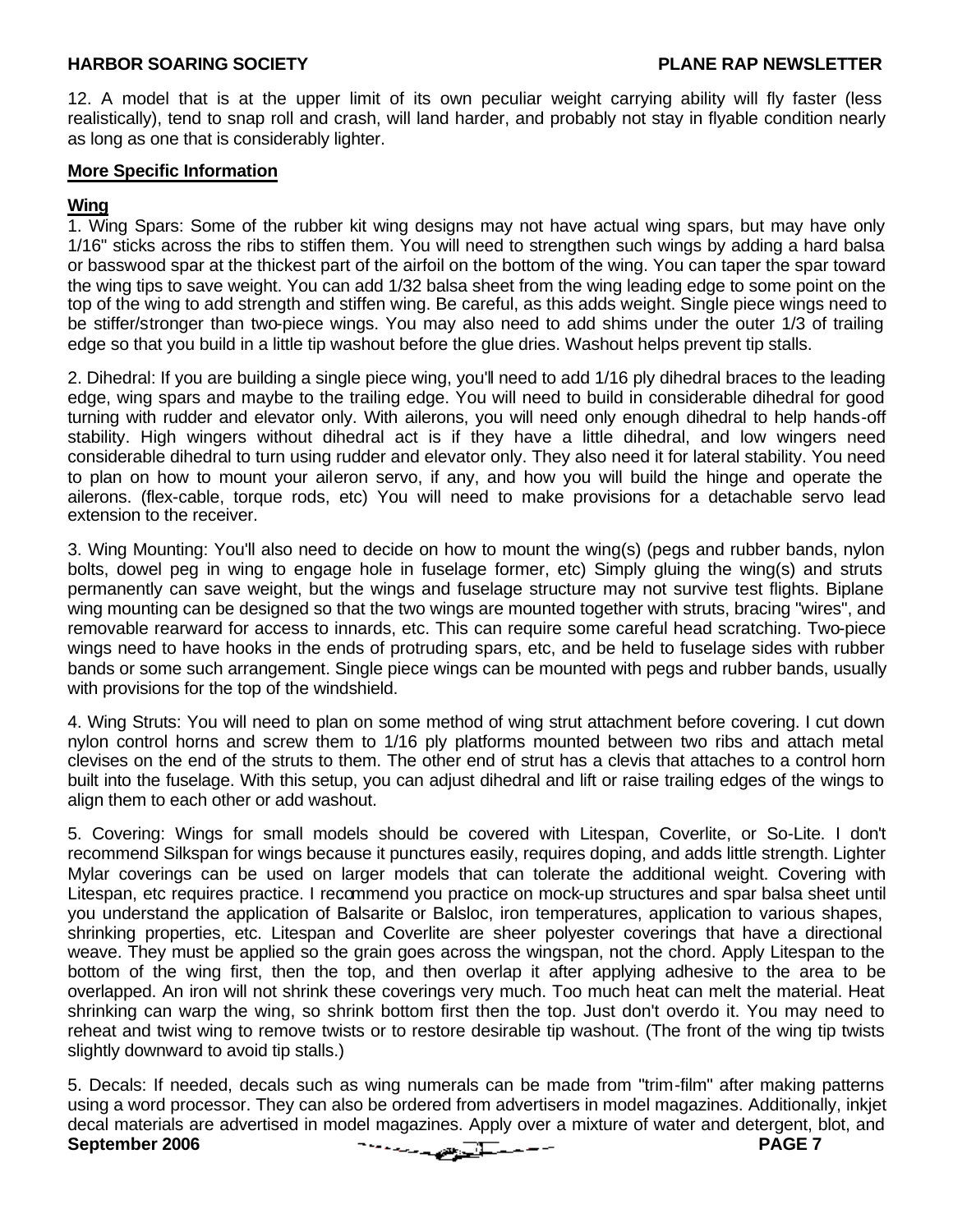let dry in position. You can use a sharpie felt pen and ruler to mark in aileron outlines. You can send away for nearly correct size decals, but this is fairly expensive.

#### **Tail**

1. Enlarging Tail Surfaces: Most scale models can benefit by increasing the size of the tail feathers a little. Increase the height and the chord of the fin/rudder and the width and chord of stabilizer/elevator by about 10% to 15% and plan for this later when redesigning the tail portion of the fuselage.

2. Hinging Control Surfaces: Plan on how you will hinge the rudder and elevator. I often use "figure-8" sewn thread hinges. If done right, this is probably the lightest, strongest, and most friction free way to hinge small model surfaces. I usually cover the stab and elevator pieces first, and then sew them together with thread exposed. This works well if you choose to connect servos to surfaces with pull-pull cables (non-stretchy cord). You can also use under/over strips of iron-on Mylar covering. CA hinges will work too, but it's hard to make slots in 1/8" tail surfaces. Besides, these stitches are stiffer. Pinned hinges are even harder to install in thin tail surfaces.

#### **Fuselage**

1. Motor and Gear Drive: Selection of proper gear drives is difficult, even with the aid of MotoCalc, voodoo, etc. There are certain published guidelines that try to predict which motor/gear drive works with a particular size/pitch of prop and battery pack to give a certain wattage and thrust. Unfortunately, you will probably need to get actual "what works" advice for your particular model from fellow flyers, such as the nice folks on the E-Zone, internet hobby suppliers, etc. Luckily, you can often add a cell, change props, or ultimately install a different power system to get an underpowered model to fly or to fly better.

2. Plan Ahead: Each plane's fuselage will cause you to scratch your head. You need to plan where you will mount your receiver, servos, and motor batteries in relation to the center of gravity (CG) as shown on the plan. Your batteries need to be mounted near the CG, with the receiver, ESC, and servos not far behind batteries. Plan to move components around during fuselage construction to get the plane to balance without adding lead or clay. You will want to mount batteries with hook/loop fasteners so that the pack can be removed easily to change packs. You can make functional passenger doors and remove/replace battery packs from the side on high wingers. If practical, it's wise to provide enough space in the battery compartment to fit larger packs if needed or desired later. I had to strap a larger pack to the underside of my Guillows PT17 to get enough amperage for it to fly.

3. Down and Right Thrust: Your motor/gear drive will need to be mounted so that the motor shaft points downward and to the right two or three degrees and still comes out in the center of the nose cowl where it belongs on the real plane. GWS gear drives mount onto a stick that protrudes from the firewall and butts up against the second former. Try to make the mounting stub removable with a retaining method in case of breakage. You can strap direct drive Speed 280, Speed 400 motor, or a Titanic airlines type gear drive to two basswood or hard balsa bearers. A Mini Olympus gearbox can be mounted to a flat 1/8 ply plate with blind nuts. (The plate is glued to the firewall with ply triangle braces.)

4. Landing Gear: You will need to plan to build a strong but light music wire landing gear that will be bound to a 1/16 or 1/8 ply former in front and an added former at the rear. Plan to use Dave Brown-type foam electric plane type wheels to save weight. On WWI or Golden Age designs, you can make light wheels from two balsa discs made into a "pulley" and glue small diameter screen door spline for "tires", with plastic tube bearings glued into the centers. You need to decide on whether your tail wheel or skid will swivel with the rudder or be static. (Don't add any unnecessary weight to tail.)

**September 2006 PAGE 8** 5. Judicious Beefing-up: You my want to substitute basswood longerons/stringers for balsa ones, at least around landing gear motor and battery area of fuselage where it will take the most strain. You may want to use lighter and thinner balsa for rear fuselage formers to save a little weight in the tail area. You may want to inlay sheet balsa to strengthen the forward section of the fuselage from cabin area forward. Build your fuselage including any provisions for mounting of landing gear, wing and tail attachments, battery and R/C components, strengthening, and weigh saving. Build fuselage side frames one on the other with wax paper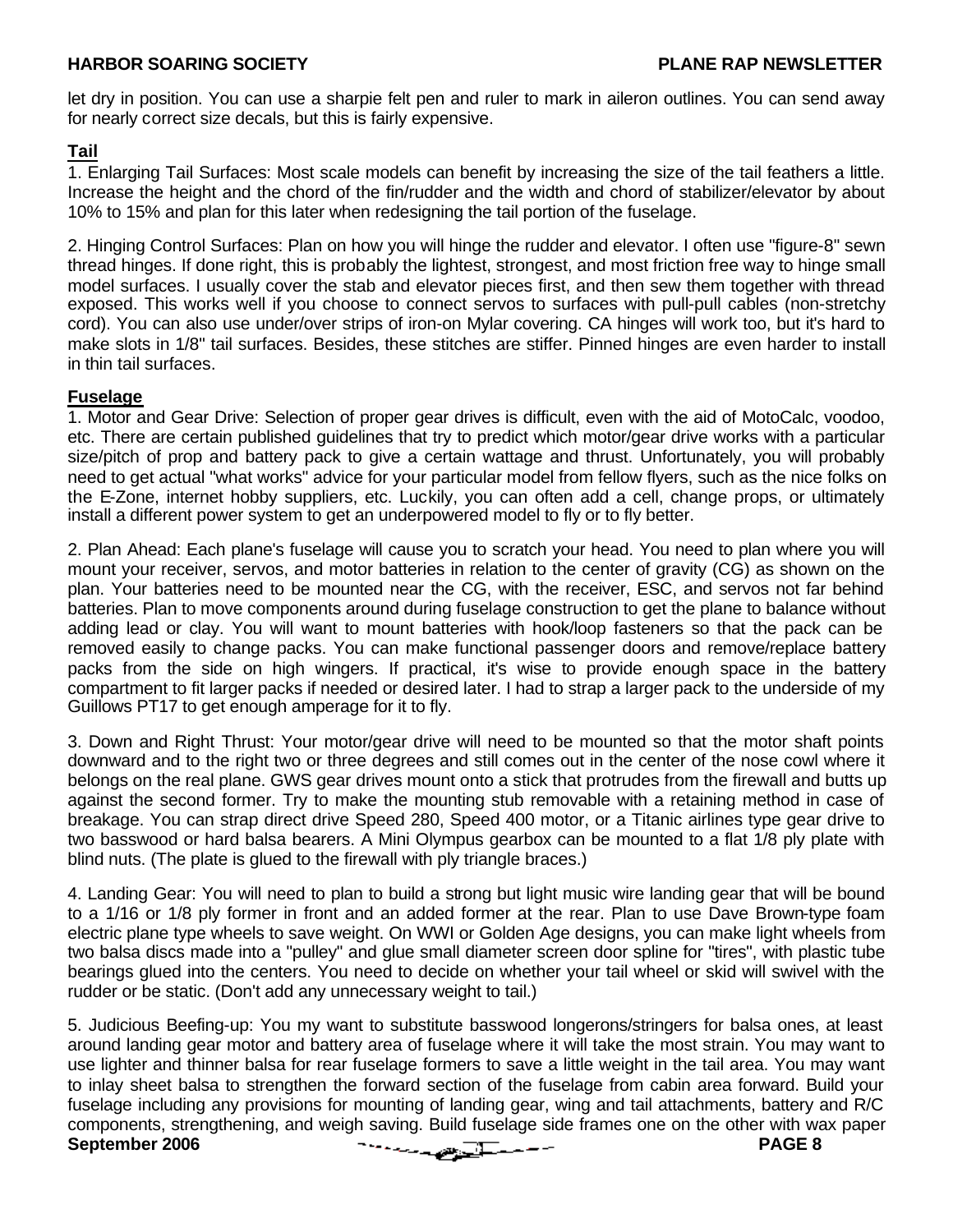in between to assure symmetry. When assembling the fuselage, pin it down to prevent the dreaded "banana shape". (Straight airplanes fly straighter.)

#### **Pre-Final Assembly Checks**

1. Before covering the fuselage, temporarily attach wings, tail surfaces, landing gear, and wheels, and temporarily tape/rubber-band, mount motor/gear drive, battery, receiver, servos, wing, struts, and tail feathers in position to get an idea of how your plane will balance when the fuselage is covered.

2. At this point, the plane should hang noticeably nose down from the indicated CG point shown on the plans. If it hangs level or tail down, rearrange things until it hangs nose down allowing for effects of final mounting methods, final balsa sheeting of fuselage, and covering of fuselage and tail surfaces.

#### **Final Hardware Installation**

1. Install the servos and temporarily install the push-rod linkages to the rudder and elevator. You can make control horns from 1/32 plywood to be glued to surfaces after final covering and assembly.

2. Install the battery pack with Velcro and route the wire and connector to the mating ESC connector.

3. Install the receiver with Velcro.

4. Install the motor/gear drive wiring and connector, connect the speed control, and then install motor to mount. Use a small wood type retaining screw to secure the GWS plastic gearbox to the mounting stick.

5.Connect the servo and ESC connectors to the receiver.

6. Install the propeller. (numbers to the front)

7. Connect the battery and check the operation of motor, ESC, rudder, and elevator.

8. Check and correct the servo direction, adjust for a small amount of throw/deflection of control surfaces for the test flights, and then increase later if needed.

#### **Final Covering, Decorating, Assembly and Balance Checking**

1. Install any fuselage sheeting or strategic inlaying to strengthen the front of fuselage, and finally cover the fuselage.

2. Install the tail surfaces, and then connect the control horns and glue them to the surfaces securely.

3. Perform any final fuselage decoration using acrylic paint, tissue, trim film, etc.

4. Install wings, wheels, struts, etc, and check the CG again. The plane should hang slightly nose down or level. Relocate battery and R/C gear as needed to achieve proper balance. Don't allow any tail heaviness, period!

5. The propeller "disc" should still be noticeably pointing down and to the right.

6. Correct any warps, misalignments or balance problems as needed, do not attempt to fly with any problems not adequately corrected for the safety of your plane and bystanders.

#### **Checking for Incidence and Warps**

1. From the back of plane, sight and verify that the wing panels are on the same horizontal plane and not twisted. If you built in tip washout, each wing tip must be twisted at the same angle.

2. Sighted from the front of plane, the wings must be at the proper dihedral angle and symmetrical.

3. From side of plane, the wings must be at the proper degree of incidence, usually nor more than 0 to 2 degrees.

**September 2006 PAGE 9**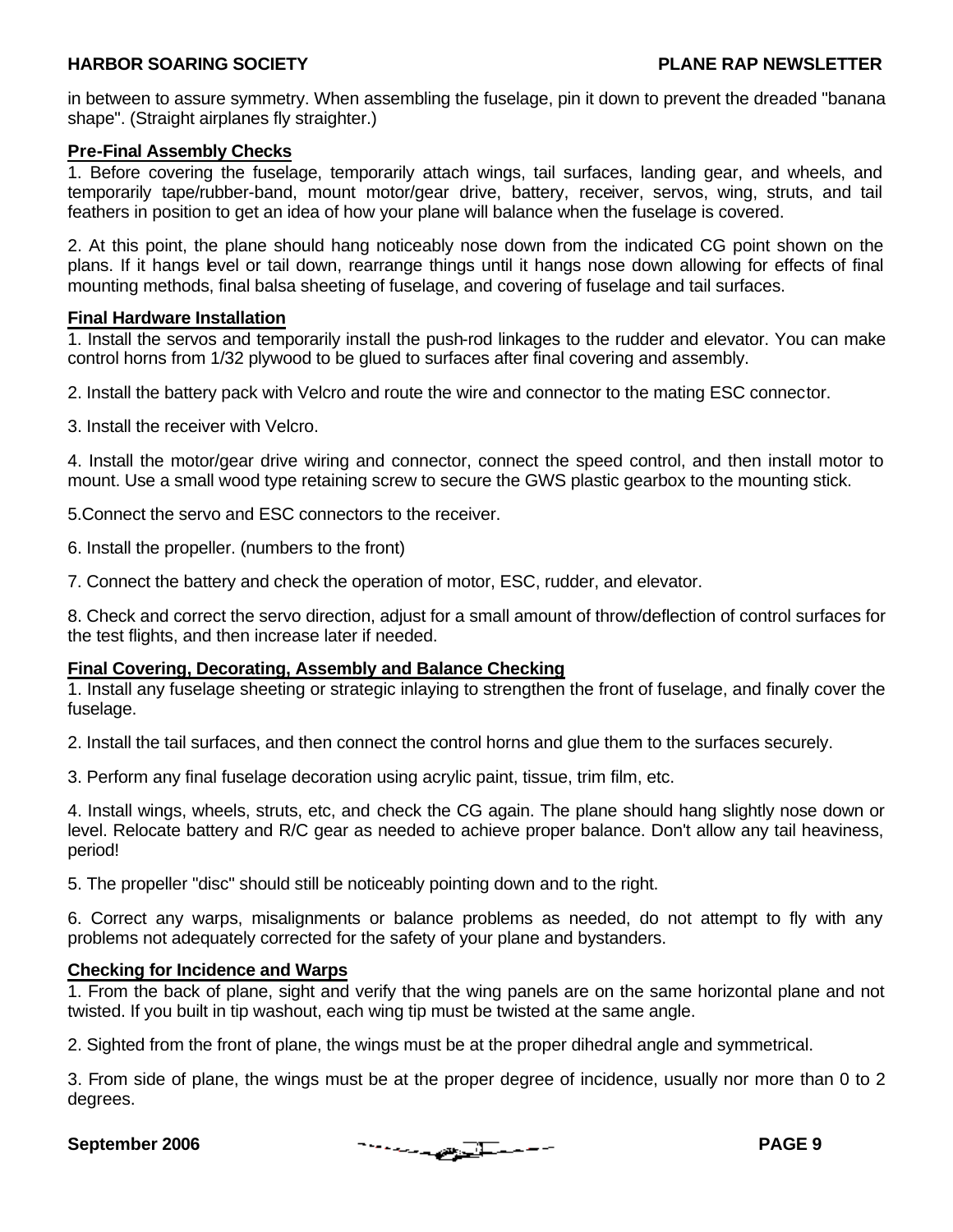4. From the side of plane, the stabilizer should be at zero or slight positive incidence as indicated on the plan.

5. Check to see that tail surfaces are installed straight and not twisted. Assure that the elevator halves are not twisted in relation to each other.

#### **Final R/C System, Motor and Taxi Check**

1. Turn on the transmitter.

2. Connect the flight battery.

3. Check for the correct direction and operation of elevator, rudder, and motor control. If aileron equipped, assure that right aileron is up and left is down position when stick is in right aileron position and vice versa.

4. Check that motor starts and runs in proper direction when the throttle stick is moved upward. Adjust the starting point as needed.

5. Taxi test the plane to see if the main and tail wheels allow for straightforward taxing on smooth level surface. It may be necessary to adjust the wheels for slight toe in to get plane to track properly during takeoff.

#### **Before Test Flying**

1. Check all wing attachment and strut connections.

2. Ensure that the propeller is mounted in the proper direction (not backwards).

3. Check for any wing warps again, adjust with clevises if applicable, or reheat the wing with heat gun (not too hot), twist in opposite direction, and then let cool while holding the win twisted in the proper position.

4. Connect the battery and try all controls for proper direction, end-point, and centering of surfaces.

5. Locate a place to fly with smooth ROG take-off surface, and with adequate space to take-off, maneuver, and land safely. (Do not fly where you are forced to hand launch.)

6. Charge the transmitter battery overnight. Charge the motor battery at the proper slow charge rate at home with a good "peak detector charger". Top it off just before the flight at the field. Batteries lose up to 20% of charge overnight and your plane will need full power.

7. Check for no-wind condition and go to field only if dead calm. Often it is calmest in early morning and evenings. If the wind kicks up, postpone testing. (Why bust it without finding out if it flies.)

#### **Test Flying**

1. If you are new to R/C flying or new to flying this type of plane, try to find a person who is a known competent small electric pilot to test fly and trim your pride and joy for you. Have him do a complete independent check of your model for any problems and correct any problems before he attempts to fly it.

2. It is strongly advised to take-off the ground (ROG) rather than risk a hand-launch and possible tip stall and crash with broken wing, broken engine mount, or horrors, be completely washed out beyond repair.

3. New pilots should first practice slow taxiing, and then attempt a take-off using right rudder to keep plane tracking straight into wind. Let the tail lift and the plane accelerate to flying speed, followed by a natural lift off with a gradual shallow climb-out. After gaining about 100 feet of altitude, reduce throttle and trim rudder and elevator for level flight, and make gradual turns to get the feel for the plane. After a few minutes, reduce power and set up for landing with about 1/4 throttle. When the plane is near the ground, cut the throttle and let wheels touch, and then give slight up elevator to prevent a nose over, while letting it roll to a stop.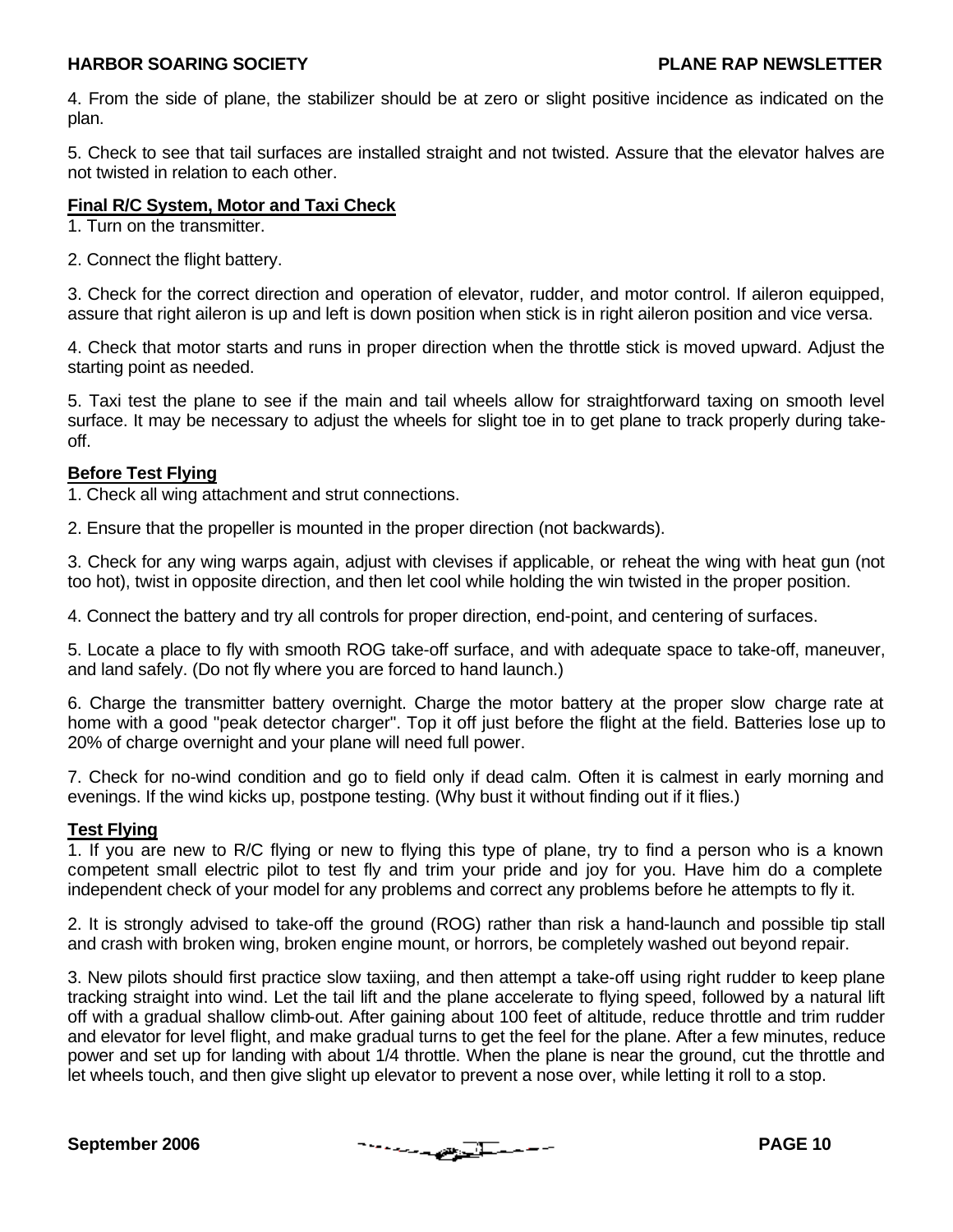4. Check the final trimmed rudder and elevator position and adjust the pushrods so that transmitter trim levers can be neutralized with surfaces in trimmed positions.

5. If possible, use a buddy box so you can take over from your instructor/helper in the air, get the feel of it, and land the plane. Continue to use the buddy box while you take-off, climb out, maneuver, and land as described above.

6. Attempts at stalls and recoveries and aerobatics should be made by an experienced pilot, and later by the builder. Both should take into account the strength of the plane, available power, the wing mounting design, and its capabilities. Airplanes equipped with ailerons can fly inverted, do rolls, and more. Rudder elevator planes are capable of loops, barrel rolls, stall turns, etc.

#### **HSS Sponsors**

The following companies are the proud sponsors of Harbor Soaring Society. They give us special offers, and make contributions to our Adopt-A-School program. In return, please support them, and mention that you saw them advertised in the HSS Plane Rap newsletter.